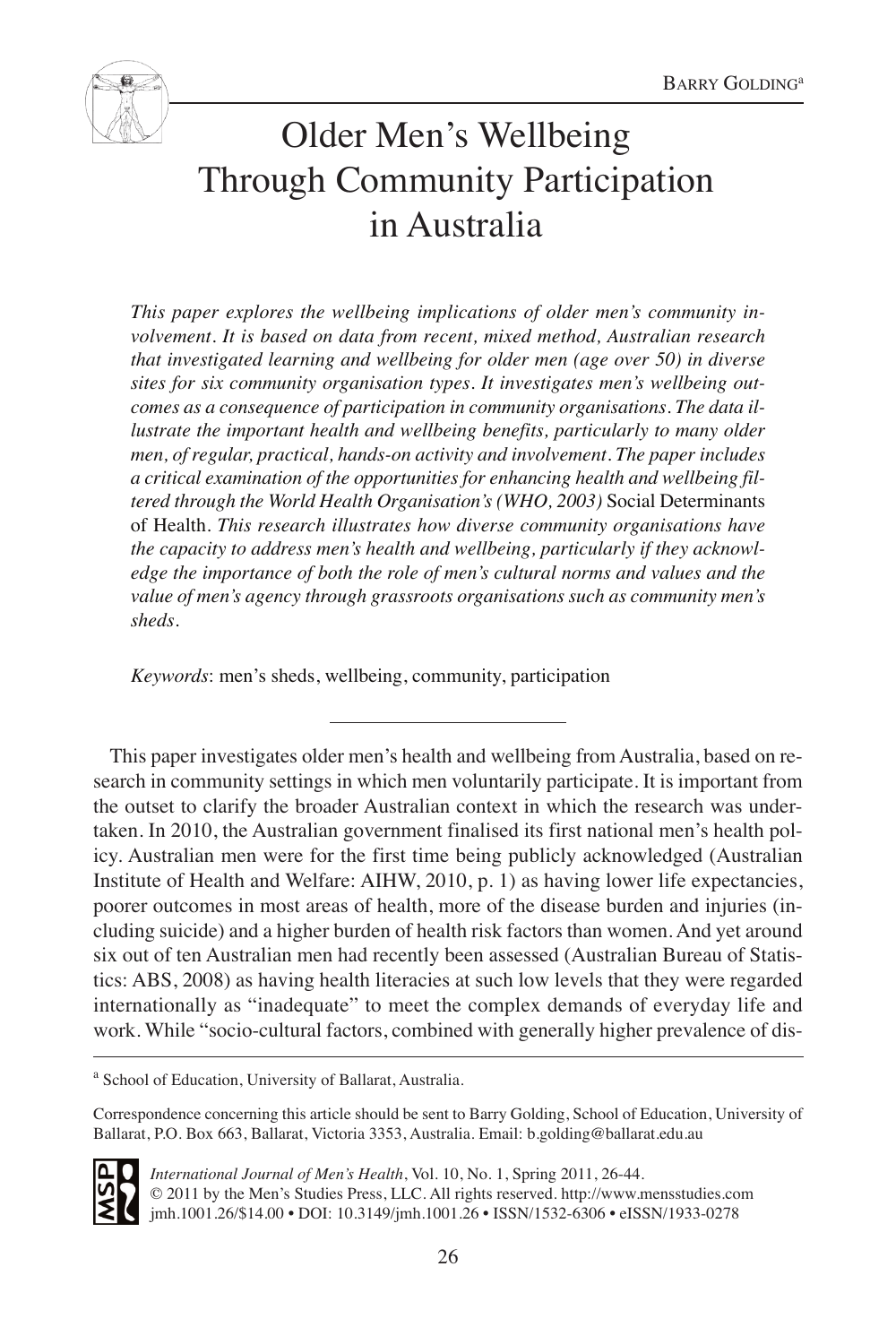ease and risk factors than women support specific research and policy consideration of men as a population group" (AIHW, 2010, p. 2), research on Australian older men's learning and wellbeing in community settings remains very limited, beyond broadbrush analyses of the limited number of aggregated, quantitative health data. Such analyses are further hamstrung by the decisions to exclude older age classes (more than 74 years) from surveys of literacy and life skills (e.g., ABS, 2008).

What is known is that many older Australian men struggle with redefining their identities (including masculinities) beyond paid work, have negative attitudes toward educational formality and tend to be either missing from or excluded from adult and community education, in the few places it exists in a government supported form in Australia (Golding, 2009). There are strong cross correlations in Australia between limited formal post-school education and training, older age classes, low literacy and poor health status, and unemployment or early withdrawal from the paid workforce. ABS (2008) research confirms that adults who do participate in learning tend to be those with high literacies. Around eight out of ten non-participants in recent adult learning in Australia have such low prose document and literacy levels that they would find it very difficult to cope in contemporary society (ABS, 2008). This includes difficulties commencing formal, accredited study and not having the health literacies to access or understand printed health messages included in the health literacy survey instrument. Governments in Australia have typically become concerned with men's economic inactivity, including withdrawal from the workforce, at both extremes of the economic cycle, but not for health or wellbeing reasons. When the economy has been booming, the concern has been with the effect on national productivity of early retirement and skill shortages. When the economy has been depressed, the concern has been about the cost of income support for those who are unemployed. In both cases, governments have tended to see training as the panacea rather than seeing the issue as multi-dimensional, with health and wellbeing as an important and often neglected determinant. As Lattimore (2007, p. xix) pointed out,

… a large share of economic inactivity in Australia cannot be traced to retirement or education. Many prime aged males leave the labour force due to injury, ill health, (or) disability.… This imposes adverse economic and social impacts on the men concerned, requires costly social welfare support and has wider consequences for Australian society.

# LITERATURE REVIEW

# *The Links Between Learning and Wellbeing*

Both learning and health have tended to be regarded and researched as separate, measurable phenomena. The literature on the link between learning, wellbeing and ageing is therefore relatively recent, some of it for the UK Inquiry into the Future of Lifelong Learning (see Field, 2009; Jenkins, 2009; Matrix, 2009; summarised in Schuller & Watson, 2009). Beyond "the Nordic model" that promotes "overall wellbeing among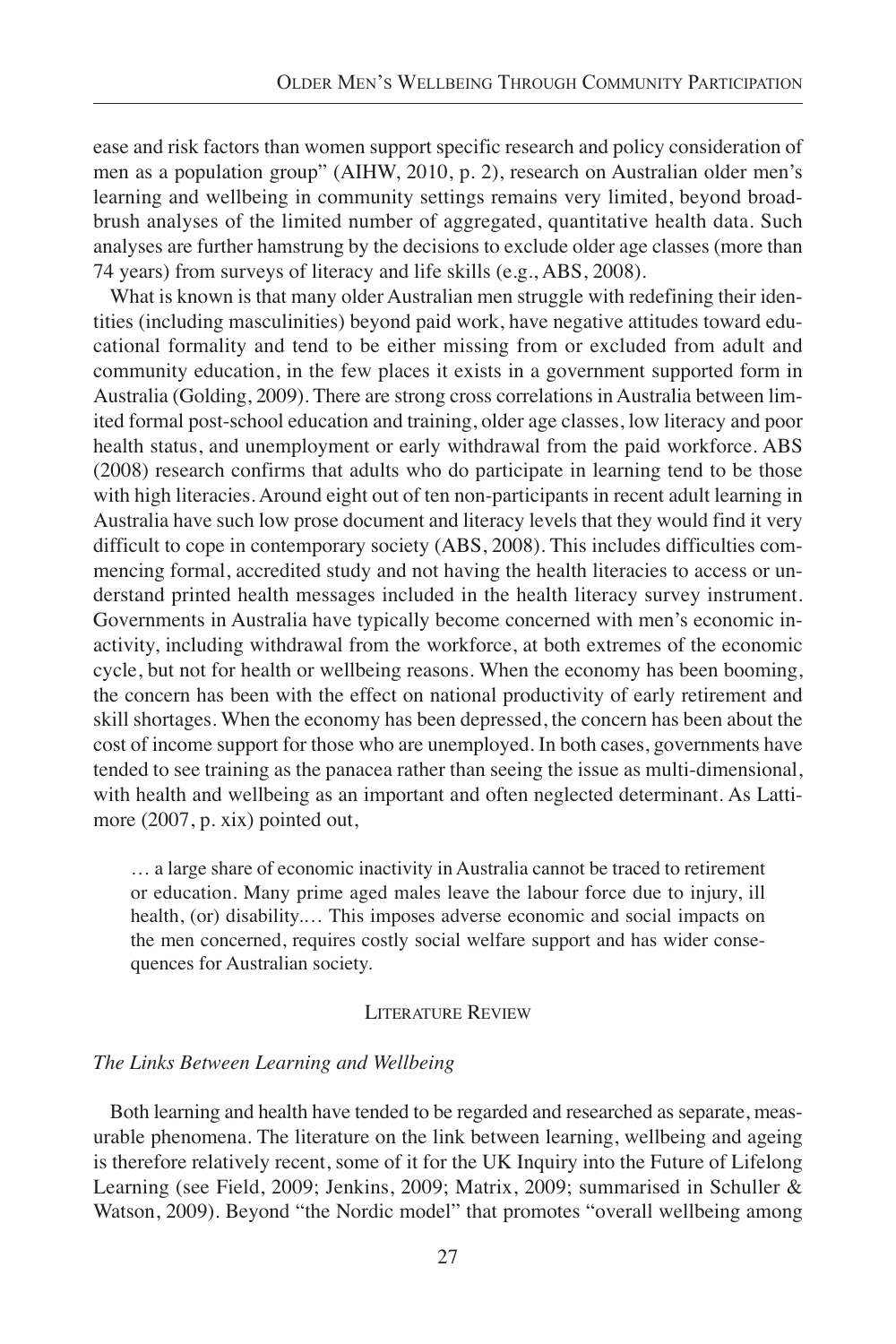older workers by advocating for more choices and opportunities in working, learning and ageing" (Tikkanen, 2008, p. 4), literature and policies for older learners is otherwise relatively thin. Jarvis (2001, p. 144) noted that it is only in recent years that educators have emphasised the human (and arguably social) nature of learning and the collective as well as individual nature of learning outcomes. The same might be said for a relatively recent acknowledgement of the social dimensions of health embodied in the term "wellbeing." Further, "the boundaries that have separated the different aspects of our social living have been lowered in recent years, enabling … disparate elements to be coupled together. This is a reflection of late modern society" (Jarvis, 2001, p. 144).

Schuller and Watson (2009) conclude that different learning is required in different life stages. For the growing proportion of people in their fourth stage over 75 years, they postulate that the focus "… is likely to be on health. Old people should be able to continue to learn how to manage their own physical and mental health as far as possible" (p. 108). Schuller and Watson also stress the need in this final life stage for existential learning, suggesting that "there can be fewer more important tasks than learning to make sense of the life that you have lived" (p. 109). They cite other evidence (p. 172) that adult learning needs increasingly to focus on overcoming the risk of social isolation, staying healthy and remaining independent (p. 172). They cite longitudinal data for people over 50 in England involved in evening classes, which shows that learning "raises people's levels of self-esteem (identity capital), and through this improves their health.… [L]earning helps people be part of networks that sustain healthy lifestyles (social capital)" (p. 174).

Jarvis (2001, p. 74) distinguished the critical, different and universal need for older adults to "learn to retire," as distinct from the more commonly studied (but less commonly pursued) need to "learn after retirement." 'Removed from the constraints of work, retired individuals have to work out [new] relationships' (p. 74) and learn to be themselves in new situations. An important part of this learning is adapting to a myriad of often major, age-related changes including to health and wellbeing. This learning involved has to do with identities as men, relationships and income as well as health and wellbeing. Research into older adults' low health literacies in Canada (Grosjean, Pither, Kube, & Macleay, 2009) highlighted "the important role of learning in maintaining the health, quality of life and longevity of older adults, and in preparing individuals to take on new roles in the community and society" (p. 214). Jarvis (2001, p. 82) also identifies a need for some adults in the terminal stages of life to limit new learning:

… to shut the world out and live in a world they know. Indeed, they can look back on the world and can reminisce … and reflect on experiences long gone but still alive in memory. They can contemplate the past, even learn from it, but for them non-learning is essential if they are to hold together all that has made them what they are. They have developed mind and the self and now seek harmony and peace. Learning still occurs, but selectively …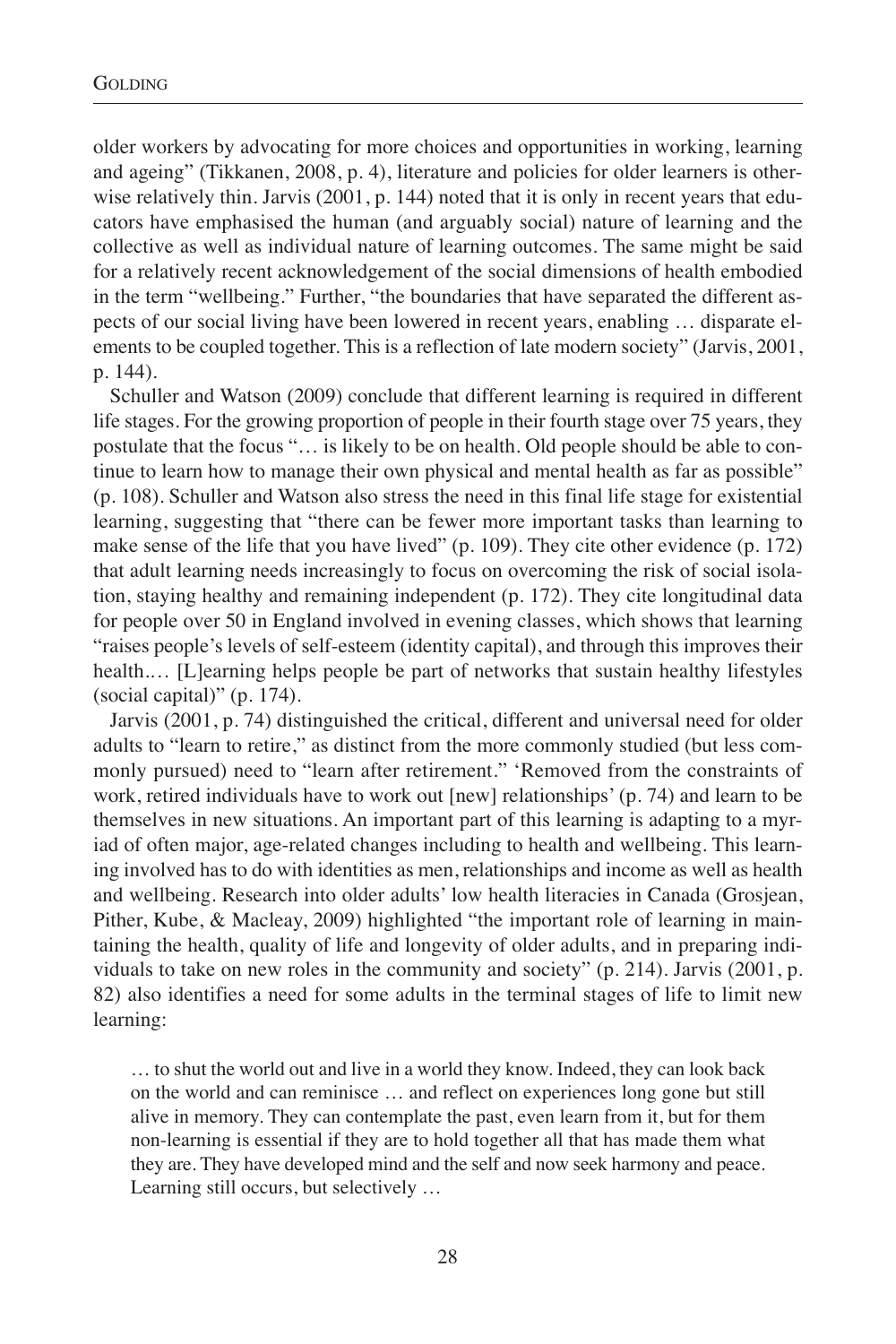Beattie, Whitelaw, Metter, and Turner (2003) suggested that in the absence of other learning opportunities, community-based organisations that involve older adults are in a unique position to bridge the gap between the research and practice of healthy ageing. This suggestion, and the current research paper's investigation of the relation between community participation and wellbeing in community settings, is limited by the knowledge that in Australia only one in five older men are involved in communitybased organisations (ABS, 2007). It is the demonstrated ability of community men's sheds to reach such men who are not in work, in poor health or disconnected that underpins the thinking behind the research reported in this paper. In effect, this research seeks to distil the necessary elements of community involvement in a wider range of organisations that already lead to enhancement of their wellbeing and that might engage older men. To borrow from Findsen's (2005, p. 4) similar research intentions in *Learning Later*, studying the social lives of very diverse, older adults through participation in a range of community organisations and sites helps to clarify how learning is derived from the complex issues and concerns that they face, in this case focused on health and wellbeing. The current research seeks to provide a more inclusive understanding of learning than that derived from studies of enrollment in education and training courses by a very small and relatively literate proportion of older Australians. Importantly, this research presupposes a constructivist view of learning: that older men simultaneously construct meanings about their health and wellbeing and benefit *through* their participation with other men in communities of practice, rather than gaining knowledge about it in a formal or abstracted manner.

# *Locating This New Research in Relation to Previous Men's Sheds Research*

The new research on which this paper is based come from a study by Golding, Foley, Brown and Harvey (2009) for National Seniors Australia Productive Ageing Centre, henceforth referred to for brevity as NSA (2009). It builds on research into learning through community men's sheds (Golding, Brown, Foley, Harvey, & Gleeson, 2007). As alluded to in the introduction, the NSA (2009) research was being conducted as data were becoming available to inform the development of Australia's first national men's health policy. That data suggested that while in most areas of health, men have poorer outcomes than women, men have quite different health seeking behaviours (AIHW, 2010, p. 1). While the community shed research was conducted in the context of an ageing population in Australia (Intergenerational Report, 2002) and a "growing awareness of the role played by social determinants of health, such as education, cultural practices and environmental factors" (AIHW, 2010, p. 1), there were few studies of the role community organisations play in shaping the way men think about and react to changes in their health and wellbeing status as they age.

It is important for international readers to briefly identify what community men's sheds actually are and how they came to inform the current research. While they are a very recent phenomenon, originating and proliferating rapidly across Australia since the late 1990s, shed-type organisations for men have since spread very recently to New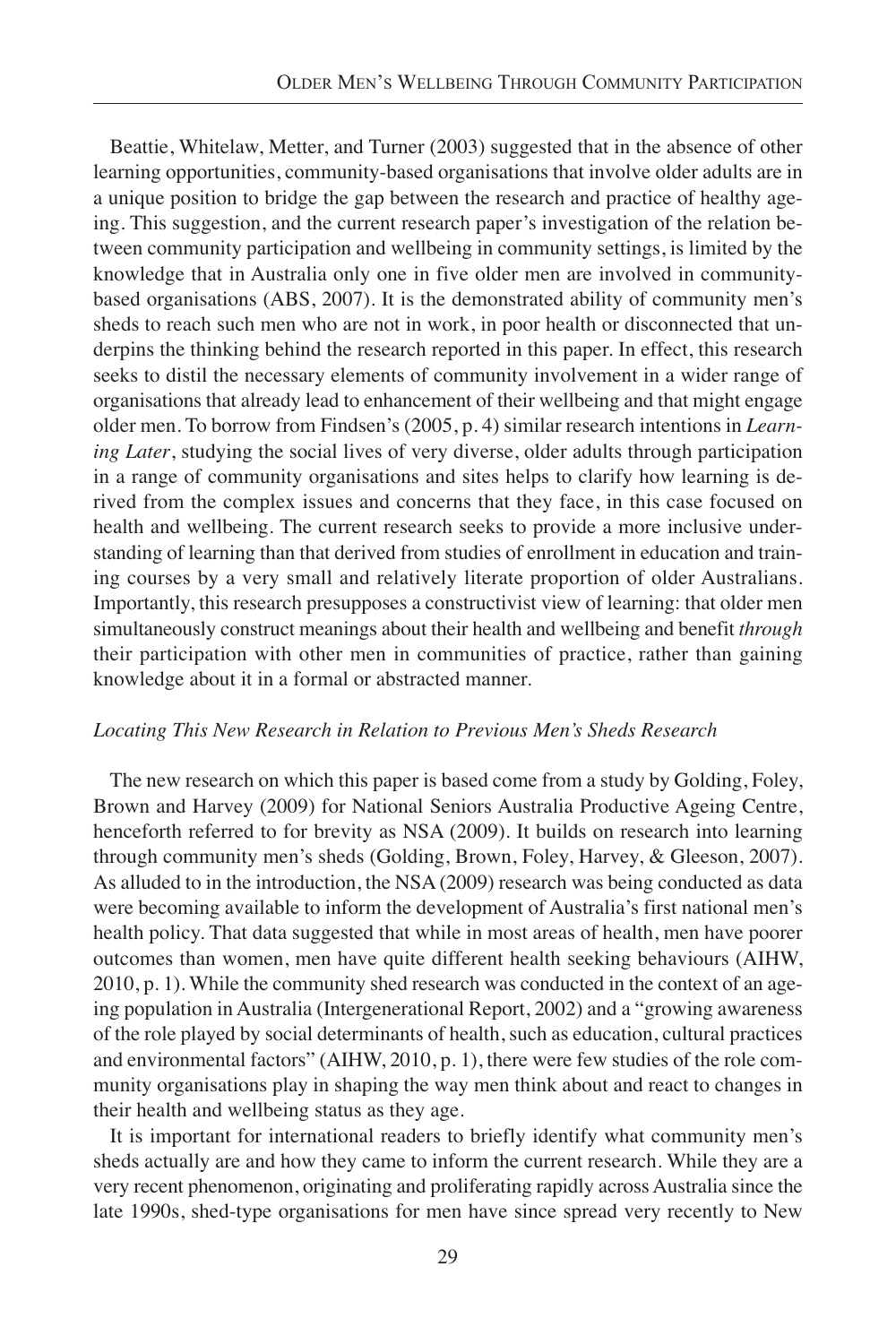Zealand, the United Kingdom and Ireland. While men's sheds organizations are very diverse, they are typically located in shed or workshop-type spaces in community settings that provide opportunities for regular, hands-on activity by groups deliberately and mainly comprising men (Golding et al., 2007) with an underlying aim of accommodating for the diverse and holistic health and wellbeing needs of mainly older men who are not in paid work through their active co-participation. Previous adult and community education research in Australia (Golding, 2009) and elsewhere (McGivney, 1999a & b, 2004) from the early 1990s showed that many men, particularly older men, had limited and negative experiences of education and training. Australian men tended to have a particular aversion to adult and community education (ACE) other than the vocational training that was absolutely necessary preparation or certification to commence paid work. This aversion had become apparent also in other education sectors by 2010, by which time the 1970s a 2:1 male to female ratio of boys continuing on to tertiary study had almost been reversed (Golding, 2010, pp. 59-60). While Australia prided itself on being "a clever country," only around six out of ten adults in 2006 held a nonschool qualification or lived in a dwelling with an internet connection (AIHW, 2010, p. 8). Since relatively few men in Australia were actively involved each year in formal post-school courses and since few Australian states had comprehensive adult and community education sectors, the questions were raised as to whether and what older men were learning elsewhere, and what this learning (and perhaps their limited previous education) might have to do with their current wellbeing. The most accessible site for researching learning inclusive of but beyond ACE, as in the NSA (2009) study, was the approximately 20 percent of Australians who participated each year in less formal settings through community organisations (AIHW, 2010, p. 8).

An earlier study of learning by men who participated in community organisations including voluntary fire and emergency service organisations and sporting clubs (Golding, Harvey, & Echter, 2004) had showed that men in the Australian State of Victoria, particularly older rural men, enjoyed and benefited from learning that was informal, hands-on, social, gave back to the community, and wherever possible, was undertaken in groups and outside. It became apparent while undertaking this research that community sheds were springing up in Victoria. It was surmised that men had themselves created a new and very effective type of hands-on, social organisation, which the 2004 research suggested would or should also be an effective learning organisation for older men. Aside from becoming engaged and more interested in men's health and wellbeing, it was hypothesised that men were more likely, through sheds and in the company of other men, to learn to "roll with the punches" thrown up by changing and ageing. This hypothesis was borne out by the extensive data available from five Australian states in Golding et al.'s (2007) study of community men's sheds. What was notable in this shed-based research was the diverse range of otherwise difficult to reach older men affected as much by significant health and wellbeing issues as learning issues.

The interview data from the shed-based research suggested that the first community sheds had probably morphed from woodworking and machinery restoration clubs, but also came from suggestions by gerontologists and health professionals who realized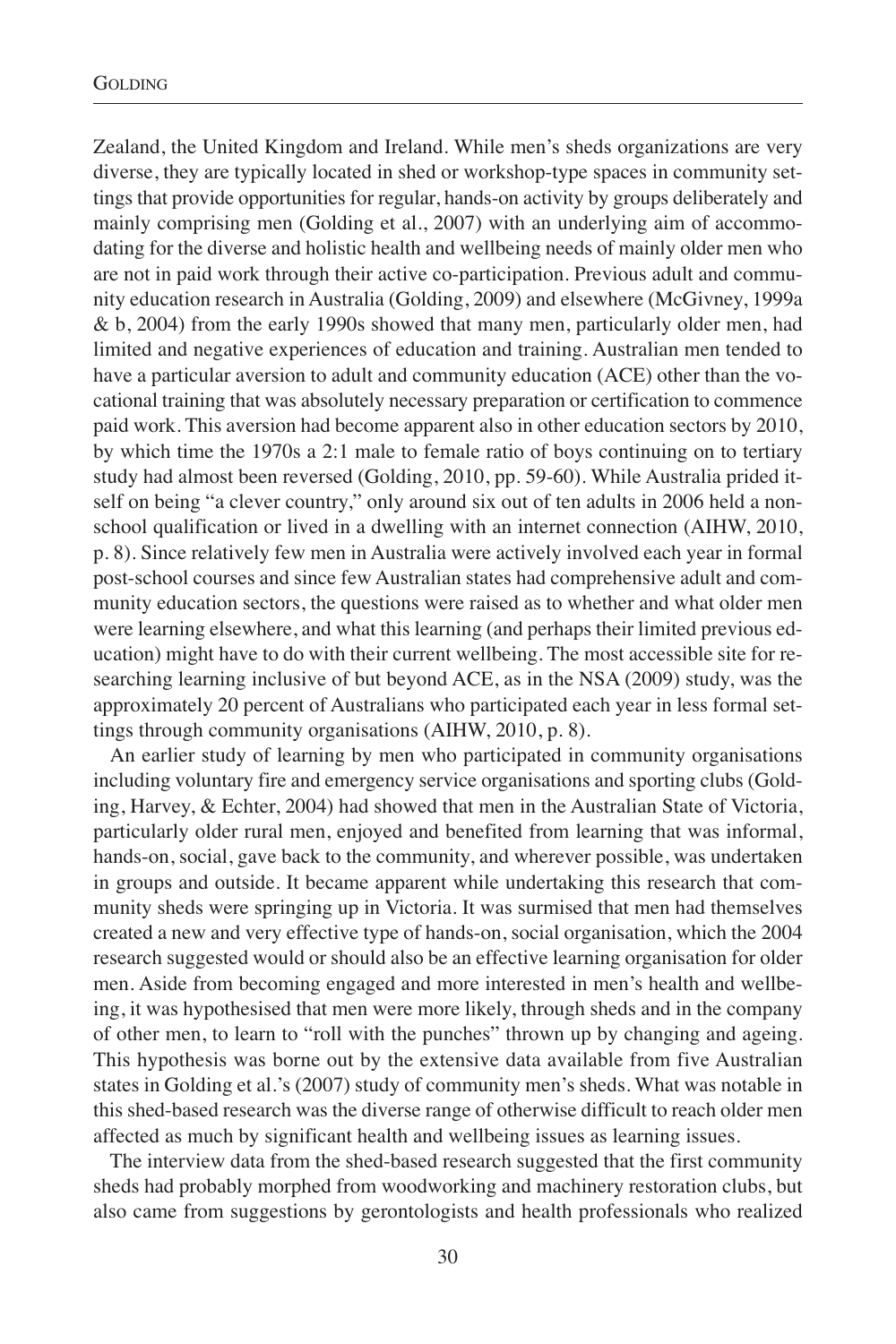that personal, backyard sheds could be isolating and in rare cases be sites for suicide. Some Vietnam War Veteran's organisations in the state of South Australia had established community shed-type organisations to support men "living on the edge." Interviewees also pointed to miners in Broken Hill (in remote western New South Wales) with community shed-type organisations several decades ago. Community men's sheds appear to have started semi-independently and at different times in different states, though some were mentored through other sheds. The "penny really dropped" for those involved in the embryonic shed sector in 2005 when the first men's shed conference was held in Lakes Entrance in Victoria. By June 2011, there were around 550 community sheds established or establishing across Australia (AMSA, 2011). The number of community sheds has been doubling in Australia every year for approximately ten years. It is only in the past decade, therefore, that a range of stakeholders (shedders, professionals, researchers, governments) realized that "the shed genie was out of the lamp" and spreading rapidly and independently of government.

The NSA (2009) research, through its investigation of older men's participation in community organisations reinforced the important point that aside from backyard sheds, community sheds have been iconic for many Australian men in other community organisations for many decades. Sheds remain the regular, social meeting places for many other voluntary community organisations in Australia including fire brigades, woodworking organisations, train and engine enthusiasts and football clubs. The difference in the case of community men's sheds, is that the hands-on activity is there to support, benefit and engage the men, particularly their health and wellbeing, as well and more importantly than the hands-on activity that typically occurs in the shed. It is on the basis of this perceived health and wellbeing benefit that the Victorian government has helped to fund the start up of over 50 sheds in Victoria to 2010. In May 2010, the national government in Australia formally acknowledged the value of community sheds to men's health in its national male health policy (Department of Health and Ageing: DHA, 2010), with funding to support the peak body, Australian Men's Sheds Association.

It is important to stress that while the shed-based research tended to create an impression of the "average" shed, all sheds are different. One size does not fit all. The most important thing is that men jointly have a say over what happens in the shed. If service providers or therapists want to do their work through sheds, it is done in the shed with the men in the sheds with the ultimate say over whether, how, when and where they might (or might not) be involved. The shed research also showed that the older men who typically participated (median age of participants, 65 years) almost universally felt very much "at home" in the shed. They positively wanted to come and contribute, participate actively and regularly, share their skills and "get out of the house." Contrary to the widespread stereotype, most "shedders" (as they call themselves in Australia) also wanted to learn to stay fit and healthy, and acknowledged that the participation itself was health giving.

Importantly, the men's shed names typically did not include learning, wellbeing or health. Not naming or foregrounding the role of the shed organisation, activity or space was found to be important in attracting and engaging many men who would otherwise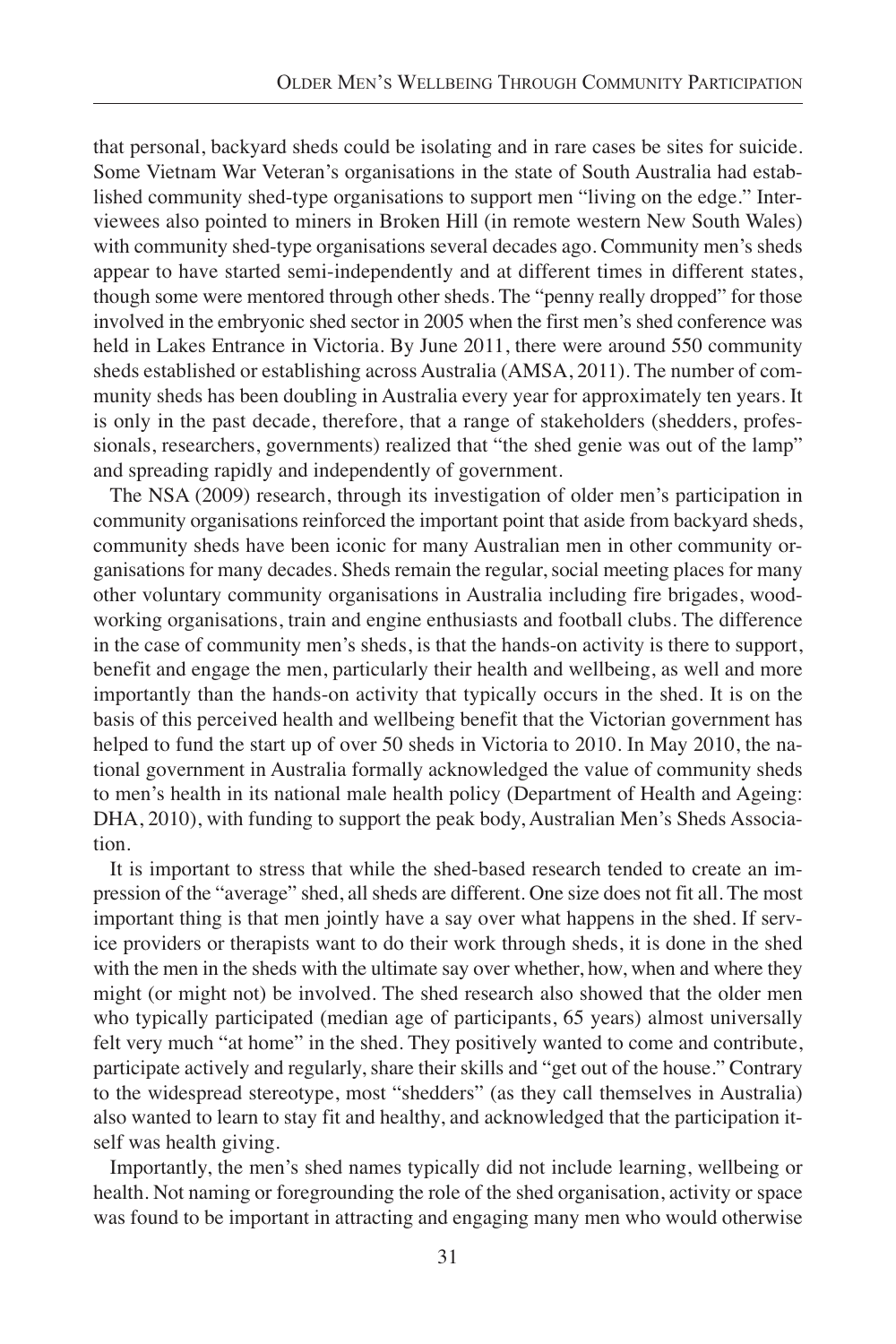not get actively involved in a community organisation, and who, as the research summarised in this section shows, are likely to be in greatest need in terms of their health and wellbeing. Having said that, there are sheds mainly for men with dementia, some mainly for men who are war veterans, some for isolated single men and some mainly for retired ex-tradesmen. One Australian state (Victoria) had to mid-2010 acknowledged sheds as part of its social inclusion strategy and given money for shed commencements.

## *Literature Informing the NSA (2009) Research*

Previous research in Australia into men's adult learning (summarised in Golding, 2009) identified men's general preferences for situated learning in communities of practice (Lave & Wenger, 1991). The community sheds research (Golding et al., 2007), unpacked some of the characteristics of men's sheds in Australia to 2007, including a profile of the mainly older men who participated in them. It identified sheds as particularly effective communities of hands-on practice for older men. A range of other data were available by 2007 to suggest that sheds were indicative of a disconnect between the provision of opportunities for older men to regularly meet, and men's social and wellbeing needs beyond paid work. Lattimore (2007) showed that around one third of all adult men in Australia were not in work, only a small fraction of whom were unemployed (defined as being interested in participating in the workforce, but not currently in paid employment). Most were older, retired and withdrawn from the workforce. Older men's health statistics (AIHW, 2010) suggested that many older men were experiencing significant health and wellbeing issues.

The inclusion of health and wellbeing in educational studies, and vice versa, has been a relatively recent trend but is anticipated in both sets of literature related to ageing. The Council for the Ageing's (COTA 2008, p. 1) Victorian report, for example, recognized that:

… [T]he concept of health embraces not only physical, but social and psychological factors … with health being: the total physical and social wellbeing of individuals and communities and not merely the absence of disease.

Accordingly, the concept of good health includes sound physical and mental health, and general wellbeing through positive interactions within one's physical and social environment. Similarly, ESREA (2009, p. 2) acknowledged in Europe that "educational training programs can and have to contribute to staying healthy and independent up until very old age in order to prevent the overburdening of the [health] system." Field (2009, p. 14) identified "good reasons for considering wellbeing to be among the most important outcomes of adult learning." Field concluded that apart from the importance of wellbeing for the wider community and the learners themselves, "wellbeing is also associated with better health, higher levels of social and civil engagement and greater resilience in the face of external crises" (p. 14). Recent findings in Australia (AMP,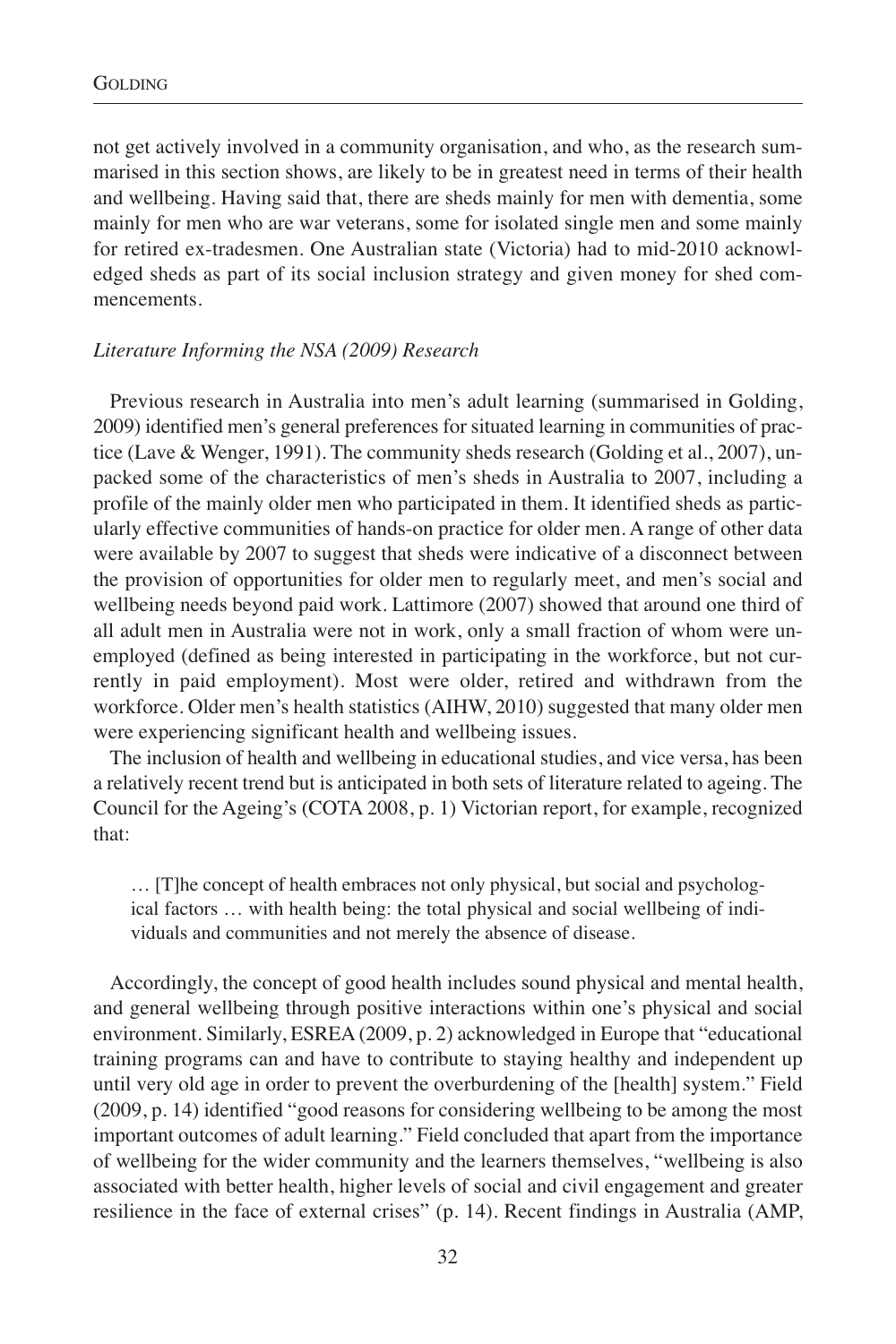2009, p. 2) confirm that "more than half of working age Australians who [self-report] poor health are not participating in the labour force, while just under a third are in fulltime employment." The same study found that "poor health appears to have a greater impact on labour force participation as people get older" (p. 11). Indeed in Australia in 2007, three quarters of men (and women) age 55 to 64 years and suffering poor health were not in the labour force  $(p. 11)$ .

Because average income and labour market participation are also closely linked to education levels, there has been a tendency for government policies to assume that early withdrawal of older people from the full-time, paid workforce can and should be addressed directly by vocational retraining. However the AMP (2009, p. 27) study concluded that even in the recent economic boom years in Australia (2001-2007), average earnings of people "with 'persistent poor health' continued to diminish over time, irrespective of gender, education and the area people lived in," and surmised that "such individuals may be among the segment of the population hardest hit by the current economic downturn." The men's sheds research provided evidence that many men not in full-time work actually withdrew from work for very good health reasons, often related to damage caused by previous work. For this reason, more formal learning about work was not what men not in work needed first and foremost in order to safeguard their health and wellbeing and also the wellbeing of their families. What men most wanted to learn through community men's sheds, unsurprisingly, was to learn how to regain health and stay and fit and healthy.

Finally, the NSA (2009) research is consistent with international developments through OECD (2001, p. 66) that identify all learning environments as important for adults for other than vocational reasons. Kearns (2006) reviewed international experience with equity in adult learning and concluded that equity objectives will be best achieved by integrating social and economic objectives with a focus on the adult learner rather than on vocational objectives alone. Schuller, Hammond, and Preston (2004, p. 192) concluded that "Huge costs are incurred where learning is absent including poor physical and psychological health, malfunctioning families and communities lacking in social cohesion." They also concluded that "Learning outcomes should be assessed within a framework which goes beyond the acquisition of qualifications and includes the learner's capacity to sustain themselves across a range of domains" (p. 192).

## **METHODOLOGY**

# *Sampling Frame*

Six sites were purposely selected for the NSA (2009) study in three south-eastern Australian states. The main site selection criterion was that they should have a higher than average proportion of men over 50 not in the paid workforce and be diverse in terms of their objective accessibility/remoteness index (ARIA, 1999). The selected sites were, not surprisingly, approximately coincident with regions of lower average socio-economic status, as identified by Lattimore (2007). They included suburban areas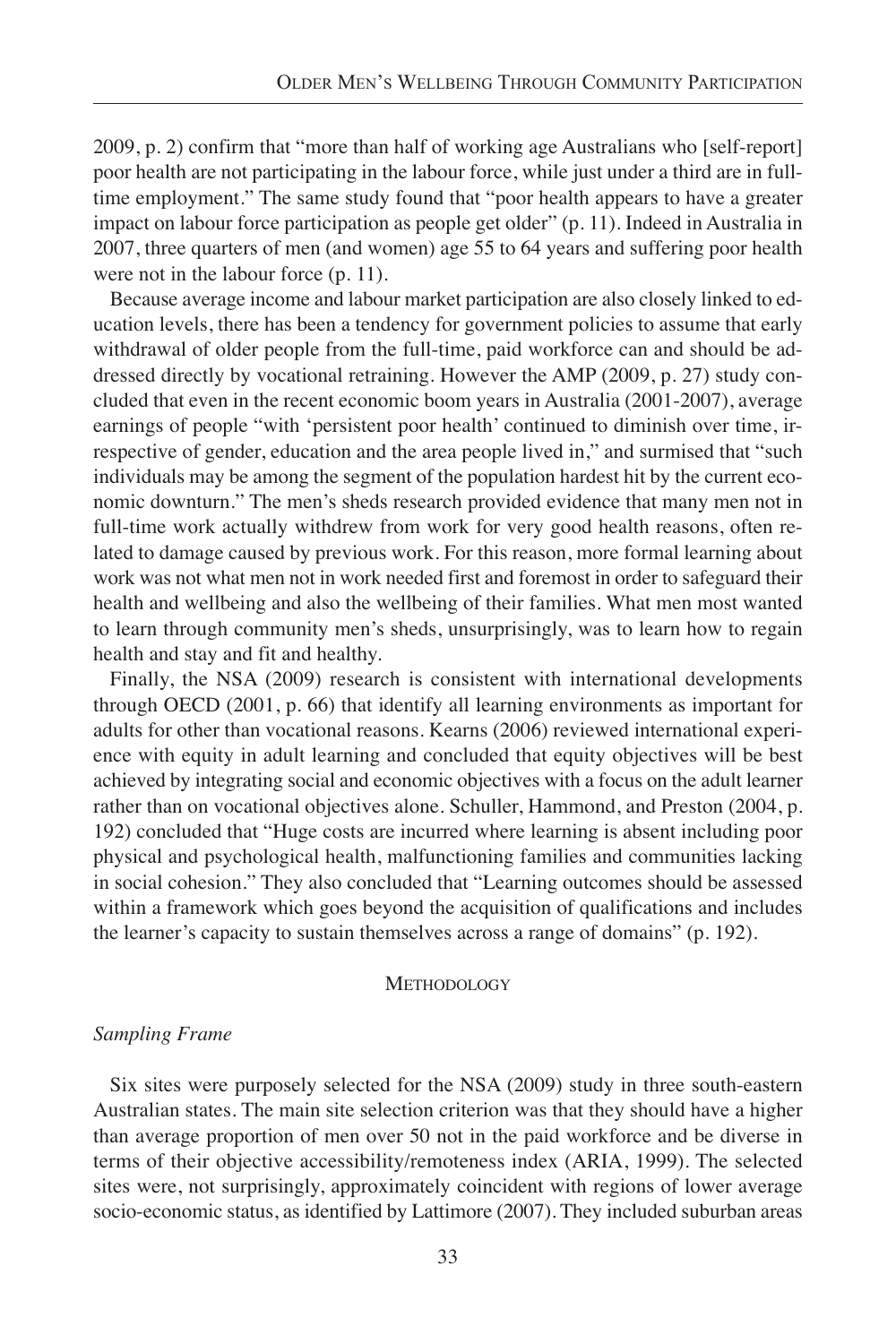of three capital cities (Sydney, New South Wales; Adelaide, South Australia; and Hobart, Tasmania), one regional city (Lismore, New South Wales), one rural town (Oatlands, Tasmania) and one remote town (Ceduna, South Australia) as summarized in Table 1 as shown in Figure 1.

Table 1

*Sampling Frame for Selection of Australian Regions, Cities and Towns: NSA (2009) Study*

| <b>States</b>     | ARIA+              | Cities and towns (ARIA+, SEIFA)                                               |
|-------------------|--------------------|-------------------------------------------------------------------------------|
| NSW, SA, Tasmania | Inner metropolitan | Blacktown (0.0, 973); Noarlunga<br>$(0.00, 993)$ ; Bridgewater, $(0.55, 871)$ |
| <b>NSW</b>        | Regional           | Lismore (1.86, 964)                                                           |
| Tasmania          | Rural              | Oatlands (4.74, 940)                                                          |
| South Australia   | Remote             | Ceduna (10.74, 911)                                                           |

Key: ARIA+: Accessibility Remoteness Index of Australia (ARIA, 1999). The lower the ARIA+ score, the higher the accessibility and lower the remoteness to population centres with a range of services; SEIFA = Socio-Economic Indexes for Areas. The lower the SEIFA index, the greater the socio-economic disadvantage (ABS, 2008)



*Figure 1.* The six Australian sites included in the NSA (2009) study.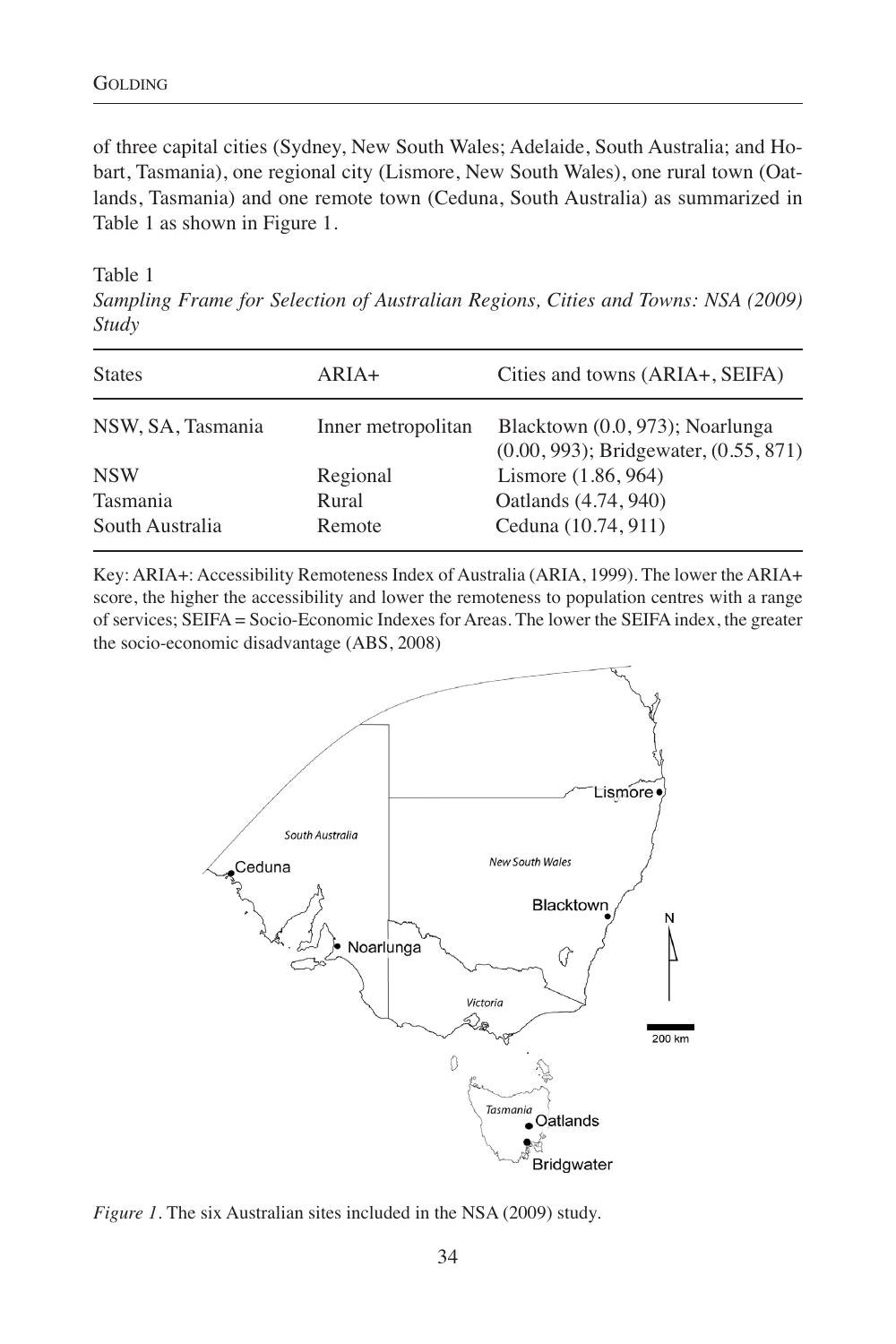Focus-group interviews took place with up to four fully informed and consenting older men (age 50+) in up to six selected organisations types in each city or town. The selected organisation categories were inclusive of men across the community including: adult and community education (ACE); sporting; religious, Indigenous and cultural; voluntary fire or emergency services; age-related and disability, as well as men's special interest organizations (including men's sheds when present in the selected sites).

# *Field Methods*

The benefit of working through community organisations is that they provided a means of ethical access to older men, both in and out of work, who had not necessarily had recent education and training experience, who could be invited to participate in surveys and interviews in the six different targeted organisation types. The NSA (2009) participant survey instrument focused on older men's experiences of participating in the organisation, including perceived wellbeing outcomes. The recruitment of interviewees was organised by a known and trusted informant in each community organisation. The interviews typically took place at the organisation or in another place familiar to the participants. Interviews were audio recorded, typically for approximately 30 minutes. All interviewees were fully informed and had previously consented to the audio-recorded interview. Interview questions applied to men as active participants in a particular community organisation.

The method produced nearly 25 hours of rich, fully transcribed interview data from a total of approximately 150 men, and survey data from a total of 219 men. This number of surveys was sufficient to undertake sub-group analysis including using tests of significance by group. The transcript data were analysed for key themes and by groups allowing for a deeper understanding and narrative accounts of men's experiences of wellbeing in different organisations and contexts.

# *Focus Group Interview Schedule and Protocols*

The interviews followed a semi-structured format and included an exploration of the following questions.

- 1. Tell me about this organisation and what you do when you come here?
- 2. What benefits do you get out of participating in the activities?
- 3. Do any of these benefits flow on to others, such as to your families, work and the community? Tell me about those benefits?

# *A Profile of Participating Community Organisations*

Table 2 summarizes the characteristics of achieved organisations sampled by survey and interview by site and organisation type.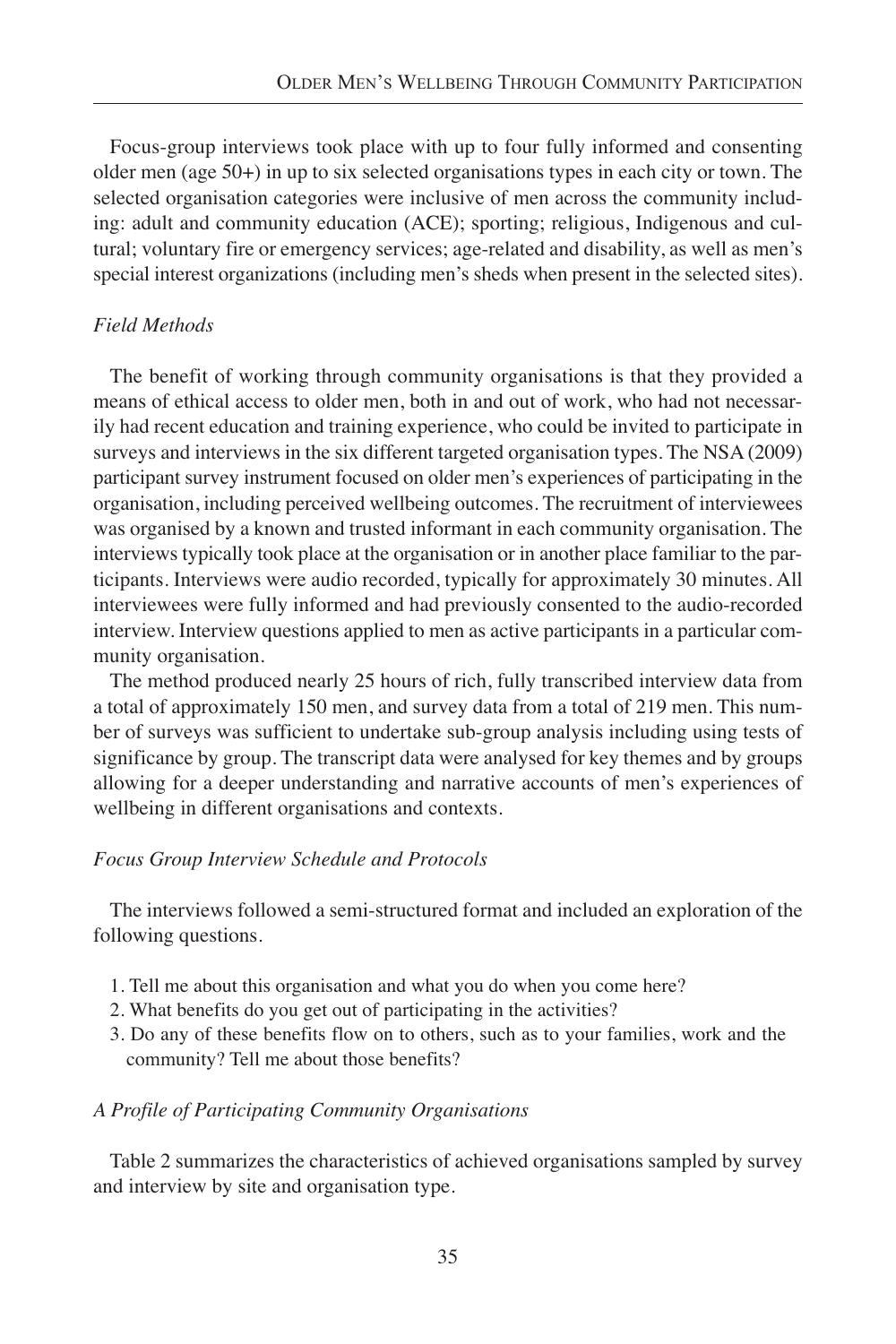| <b>Type</b>   | <i>Bridgewater</i> |   | Oatlands Noarlunga | Ceduna | Blacktown | Lismore | <b>Totals</b> |
|---------------|--------------------|---|--------------------|--------|-----------|---------|---------------|
| ACE           |                    |   |                    |        |           |         |               |
| <b>Sport</b>  |                    |   |                    |        |           |         | 8             |
| IRC           |                    |   |                    | 2      | $\theta$  |         | 6             |
| Age           |                    |   |                    |        |           |         | 9             |
| <b>FES</b>    |                    |   |                    |        | $\theta$  |         |               |
| Men's         | 3                  |   |                    |        |           |         | $\mathbf{L}$  |
| <b>Totals</b> | 10                 | 6 | 10                 |        | 6         |         | 48            |

| Table 2                                                |  |  |
|--------------------------------------------------------|--|--|
| Achieved Sample by Organisation Type: NSA (2009) Study |  |  |

Key: ACE = Adult and community education; IRC = Indigenous, religious, or cultural; Age = agerelated; FES = Fire or emergency services; Men's = organisations in which men comprised most of all participants.

#### **RESULTS**

The survey and narrative data from the NSA (2009) study were analysed for evidence of self-defined and self-reported health and wellbeing. It is striking that most older men (89%) agreed that their wellbeing had improved as a consequence of participating in these community organisation in which they were participants, and a similar proportion (89%) regarded the organisation as a place to keep them healthy. Virtually all (98%) agreed that they felt "at home" in the organisation. Gelade, Catts, and Gerber (2003, pp. 143-144) identified the critical importance of not only creating a safe and non-threatening environment for men, but also negotiating the learning processes and the contexts in which learning occurs. Motivating older men to learn about their health arguably requires some different pedagogical approaches to those already used successfully to engage women not in the workforce in neighbourhood and community house settings. It is apparent from the research that for many of the most reluctant and isolated men, the appropriate context should also be with other older men in place where they already "feel at home." Community men's sheds, volunteer fire brigades and sporting clubs in particular engage older Australian men because they are familiar, attractive and culturally iconic, particularly if they have spent much of their previous lives working "hands-on." While such organisations did not foreground learning and health in their organisation titles, they provided opportunities for men to share what they know: from experience, by mentoring and by doing, rather than by being taught, assessed or patronised as students, patients, customers or clients from ageist or deficit models.

Each of six WHO (2003) social determinants of health (enumerated and *italicised* as they are introduced below) was considered in the NSA (2009) study. Firstly, all community organization types examined provide a wide range of opportunities, albeit in different combinations and with differing emphases, for older men's health and wellbeing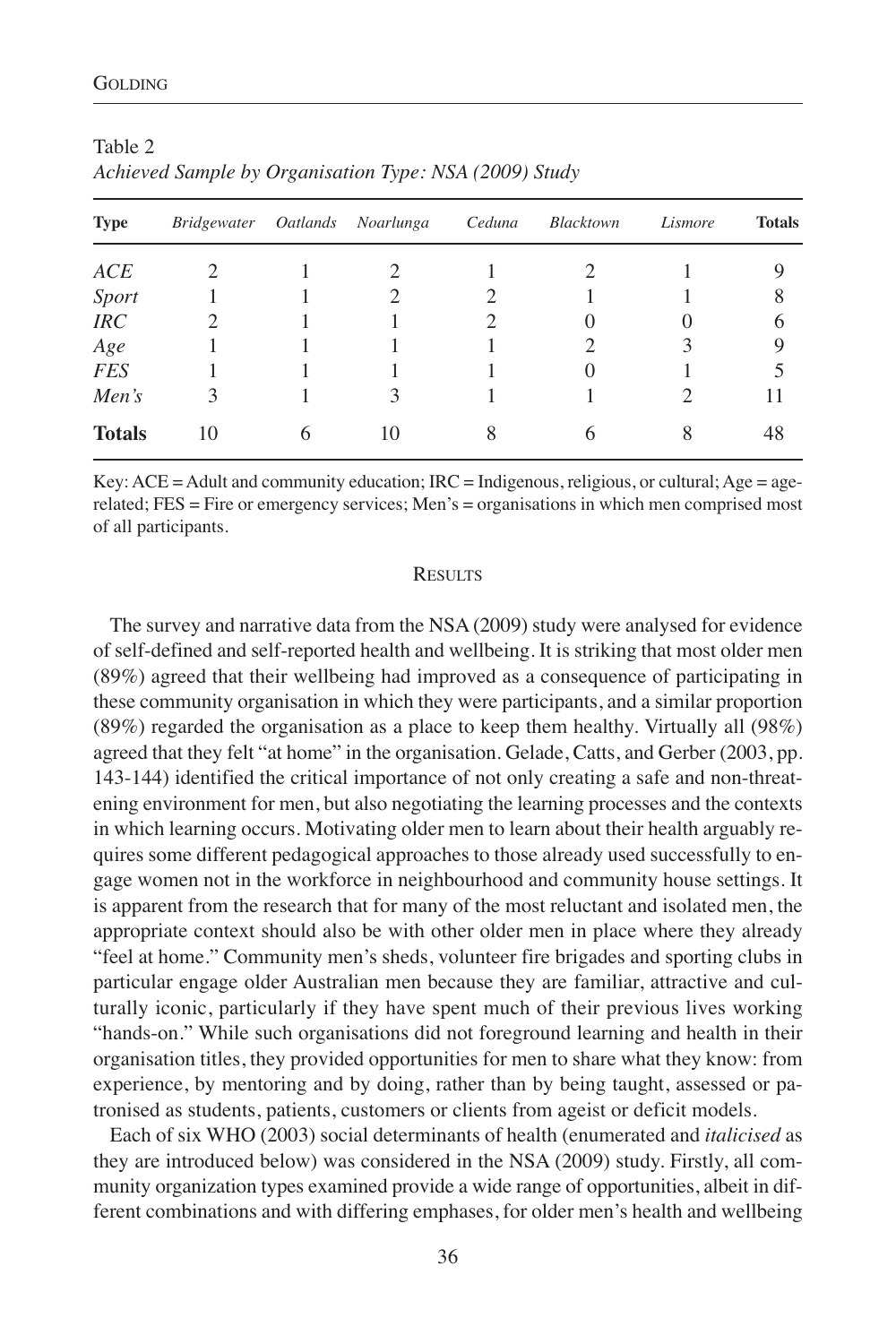to be enhanced, particularly in ways that addressed the risk and reality of *social exclusion*. Wellbeing benefits associated with social inclusion and community engagement were found to be particularly enhanced in smaller, community-based organizations such as community men's sheds, where men's age and experience were regarded as positive attributes to the organization and to the communities of practice.

Secondly, all community organization types provided opportunities to combat the many layers of difficulty posed by *unemployment*, particularly the difficulties of developing a non-work identity, a reason to get up in the morning and something to socially and productively occupy their week days. Unemployment is most relevant for older men of working age (less than 65 in Australia) who want to keep working and earning. Men over 50 regularly reported widespread and blatant age discrimination in the workforce and disabilities associated with previous work. In many cases, community organisations provided the experience of voluntary employment and productive work with community benefit. In some cases this part time, voluntary work satisfied government requirements for mutual obligation in relation to income support while otherwise unemployed. It is unsurprising that the use of lower level vocational training on its own for older men, such as through some adult and community education providers as part of labour market programs was demonstrably ineffective and inappropriate. The promise of work after training was particularly cruel for older men whose health and wellbeing had been damaged by previous work, and who were likely to experience the same age-related knock backs when they applied for work. Many men struggled with the transition beyond paid work, even when they voluntarily retired in a planned way at 65: the age that men can qualify for an aged pension in Australia.

Thirdly, there is evidence that community-based activity for older men has the capacity to allow men to reconnect with and positively build on often difficult *past lives*. A majority of the older men in the research had negative experiences of learning at school and left very early by contemporary standards. Extrapolating from separate, national surveys (ABS, 2007), less than four out of ten men would have had adequate health literacies. Most men surveyed in 2009 who were over 65 in 2009 were children during wartime when a relatively small percentage of men undertook advanced, formal vocational training or a university education. A higher proportion of older men than in younger population cohort have formal competencies in the five core skills that comprise the Australian Core Skills Framework (ACSF, 2008): learning, reading, writing, oral communication, and numeracy. Most also had low information and computer technology (ICT) skills and were therefore shut out of the knowledge-based economy, including online services for health and wellbeing.

Fourthly, there is evidence that community-based activity for older men had the capacity to reduce the significant *stresses* involved with changing and ageing. These stresses include the stress of not being in paid work for some men. Regular social outings and hands-on activities for older men such as those provided through men's sheds, age-related settings and community gardening, sporting and fishing clubs were seen as enjoyable, therapeutic and preventative in terms of men's health and wellbeing. They provided critically important opportunities for regular re-creation of past lives, exercise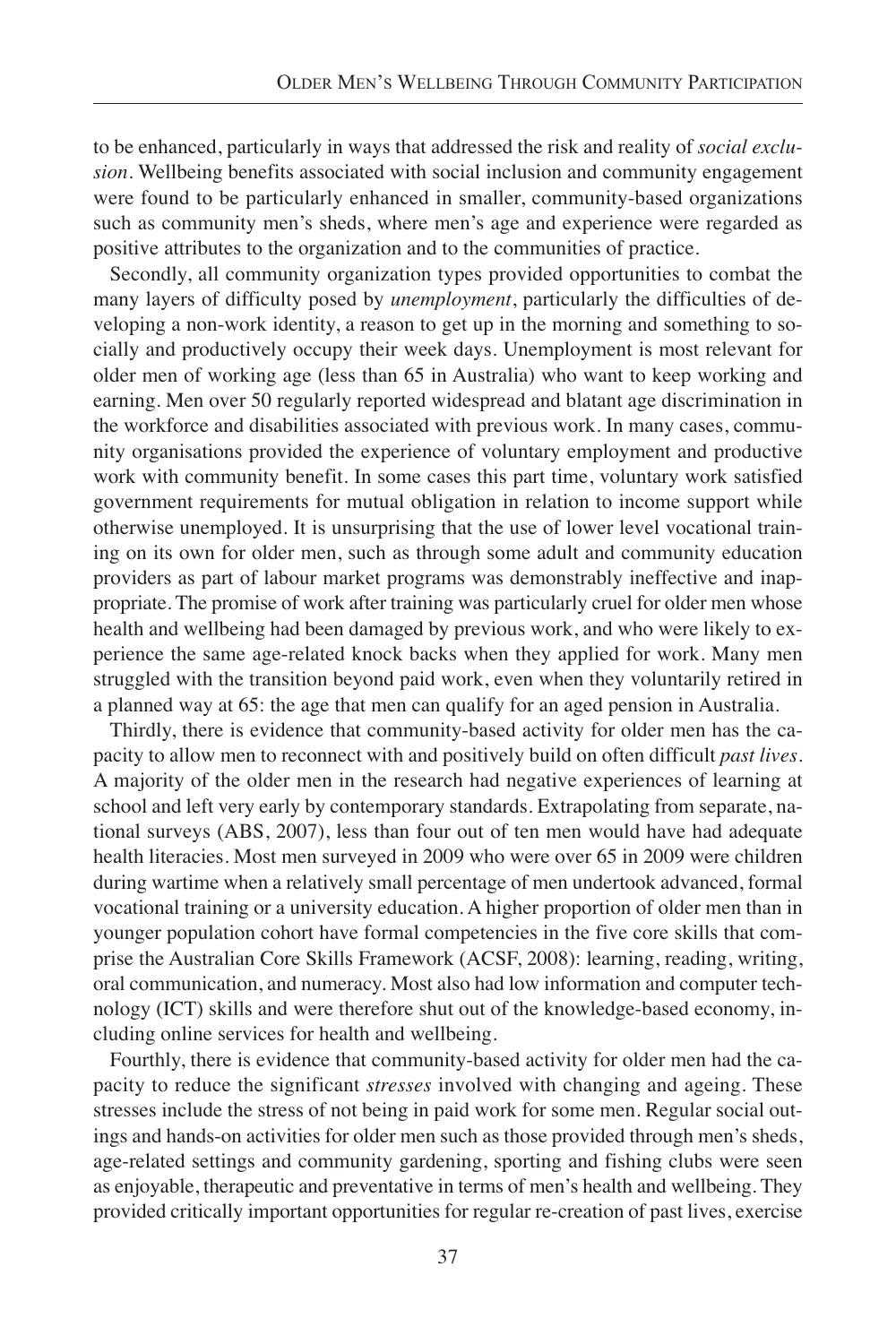and relaxation as well as informal discussion of the many health and wellbeing issues that differentially affect older men, including prostate and bowel cancer, incontinence, hearing loss, depression and dementia.

Fifthly, some community organisations also positively addressed *substance abuse* issues that affected many men older men. These particularly include cigarette smoking and alcohol but also include the use of other prescription and non-prescription drugs. In some organizations, including some men's sheds and war service organisations, the activity itself was recognized as part of the treatment for depression. Finally and importantly, all successful community-based organizations recognized the value of *healthy food*: particularly regular, healthy and social eating as a way of attracting, engaging and benefiting older men in social and community activities. It could be as simple as a shared "cuppa," lunch together over a barbecue in a men's shed or a picnic on a group outing.

Men in retirement comprised two thirds (67%) of community organisation participants in the NSA (2009) sample. Aside from 20 percent of older men who were still in the paid workforce, men over 50 who were unemployed comprised around 13 percent of the men. What was striking in this sample of relatively well-connected, older men were the many self-reported changes that they had recently experienced, and presumably been forced to learn from, in the past five years. Around one quarter (23%) of the older men in the NSA (2009) study self reported "a significant loss in their lives" or "a new impairment or disability" (23%). In the same five-year interval, one third reported that they had experienced a major health crisis, one in five (19%) had experienced depression and twelve percent had separated from a partner.

### **DISCUSSION**

The NSA (2009) research identifies self-reported health and wellbeing benefits for older men who participate in Australian community organisations. It contributes to:

… growing evidence from Australia and overseas that providing [health] services in places that men already meet and feel comfortable, such as social and sporting clubs, pubs, sport venues and the workplace, can be a highly effective means to reach a wide range of men. (VGDH, 2010, p. 17)

While the research is suggestive of a number of characteristics of community organisations that attract and benefit older men, there is insufficient evidence to suggest exactly what it is about participation that leads to self-perceived health and wellbeing benefits, beyond the finding that they collectively address many of the known (WHO, 2003) social determinants of health. Nor is it possible to determine or compare with the health and wellbeing status of older men who do *not* participate in community organisations. While more research is required in both areas, much is already known.

The literature on learning in later life (Findsen, 2005; Jarvis, 2001) and well as the literature on productive ageing in Australia (NSPAC, 2005-2007) shows that productive ageing requires considerable learning that goes well beyond "learning for pleasure"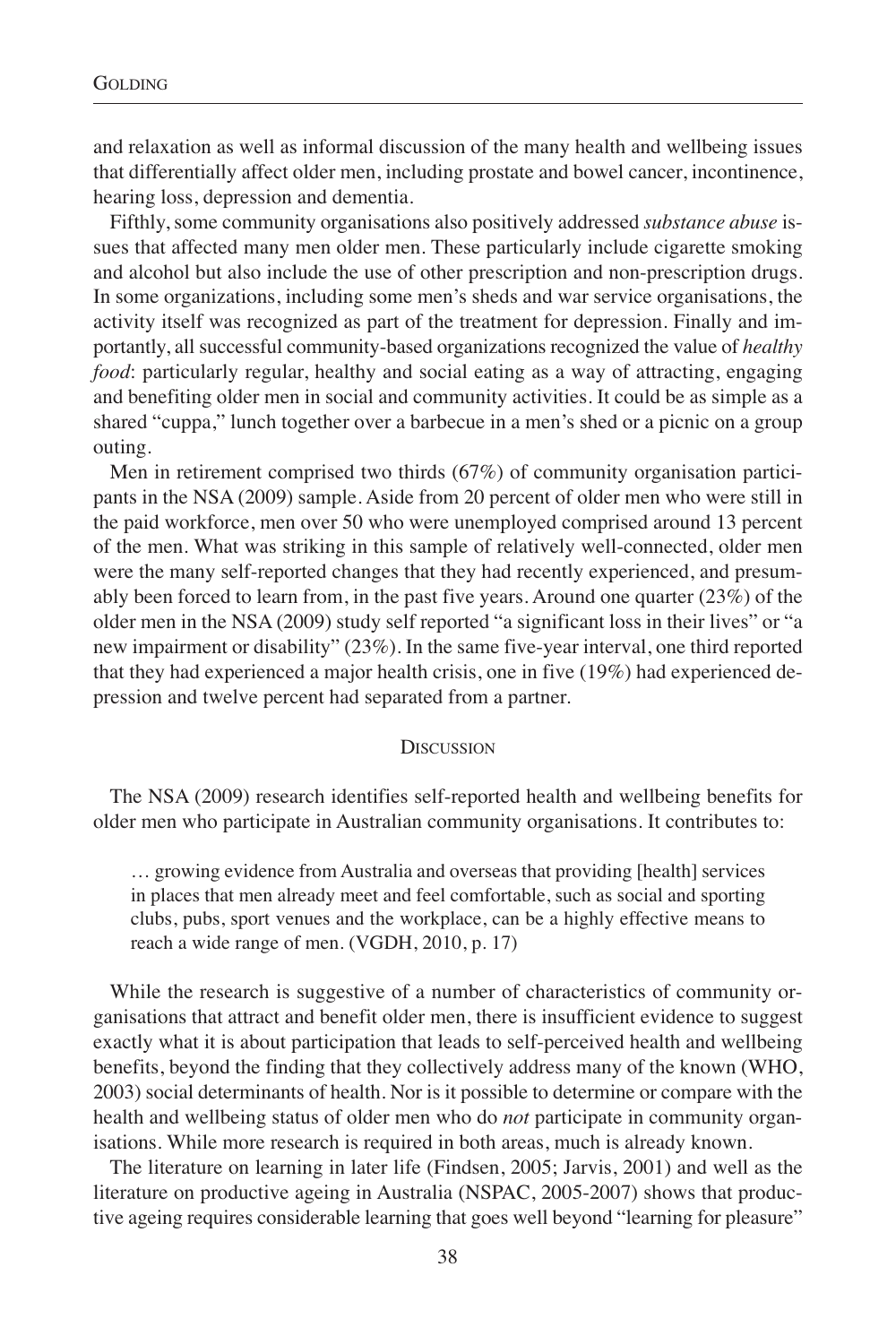and that is largely post-vocational. Productive ageing for older men requires learning about new and changed post-work identities as men. Some of the learning involves understanding and adapting to changes in strength, mobility, wellbeing and health associated with ageing. Some learning is about developing new social, civic and family roles, relationships and responsibilities. While learning is already known from summaries of existing research (Feinstein, Budge, Vorhaus & Duckworth (2008, p. 13) to be "a positive force for people's health.… [M]any of the links between learning and health are causal, … [and] some caution is necessary when discussion such associations," To paraphrase their summary, there is:

… still a need to identify the extent to which people who are motivated to participate [in community organisations] are already more likely to have positive trajectories in health and wellbeing – and why, and to what degree [learning] actually contributes to this process. (p. 13)

It is known from research into learning, identity and life-course in the United Kingdom (Biesta, 2008, p. 18) that "life changing events often trigger learning," and that "[p]rofession and transitions in people's lives, such as retirement, can be valuably understood as learning processes." The men's sheds research (Golding et al., 2007) shows that while older men are typically keen to learn they have a strong aversion to formal learning and would be reluctant participants in unfamiliar classroom settings. It is also known from Wallace (2008) that recognising reluctant learner identities is key to their educational engagement, and that a "community-centred approach to learning works to understand the impact of identity on participation and develop pedagogies in partnership with community members" (p. 14). Changes in men's identities and relationships, particularly marital separation as well as in work status (including unemployment and retirement), are known from other research (Relationships Australia, 2003) to have significant and adverse effects on men's stress, health and wellbeing. In Australia, around 42 percent of marriages end in divorce. Given the median age for divorce is age 42, at least one in five men over 45 will experience (or will have recently experienced) a divorce. While the impact of depression, separation and divorce on men are well known, significant and ongoing, men are typically reluctant to seek professional help or advice (Smith, 2005), particularly from female professionals operating from deficit models based on negative masculinist stereotypes. In the area of health education and the caring professions there is a virtual absence of male workers. Macdonald (2005) regards current approaches to men's health as being unfairly based on assumptions of a negative ideology associated with hegemonic masculinity. Macdonald urges researchers working with older men to look more closely at the social determinants of health that foster despair in some men and lead to health problems.

Nelson (2003) surveyed the health and wellbeing literature to identify the particular needs of men in retirement. Nelson concluded that "even persons who had enjoyable leisure activities and had developed satisfying routines were prone to some form of letdown or depression at the end of their paid working lives," and "pose significant risk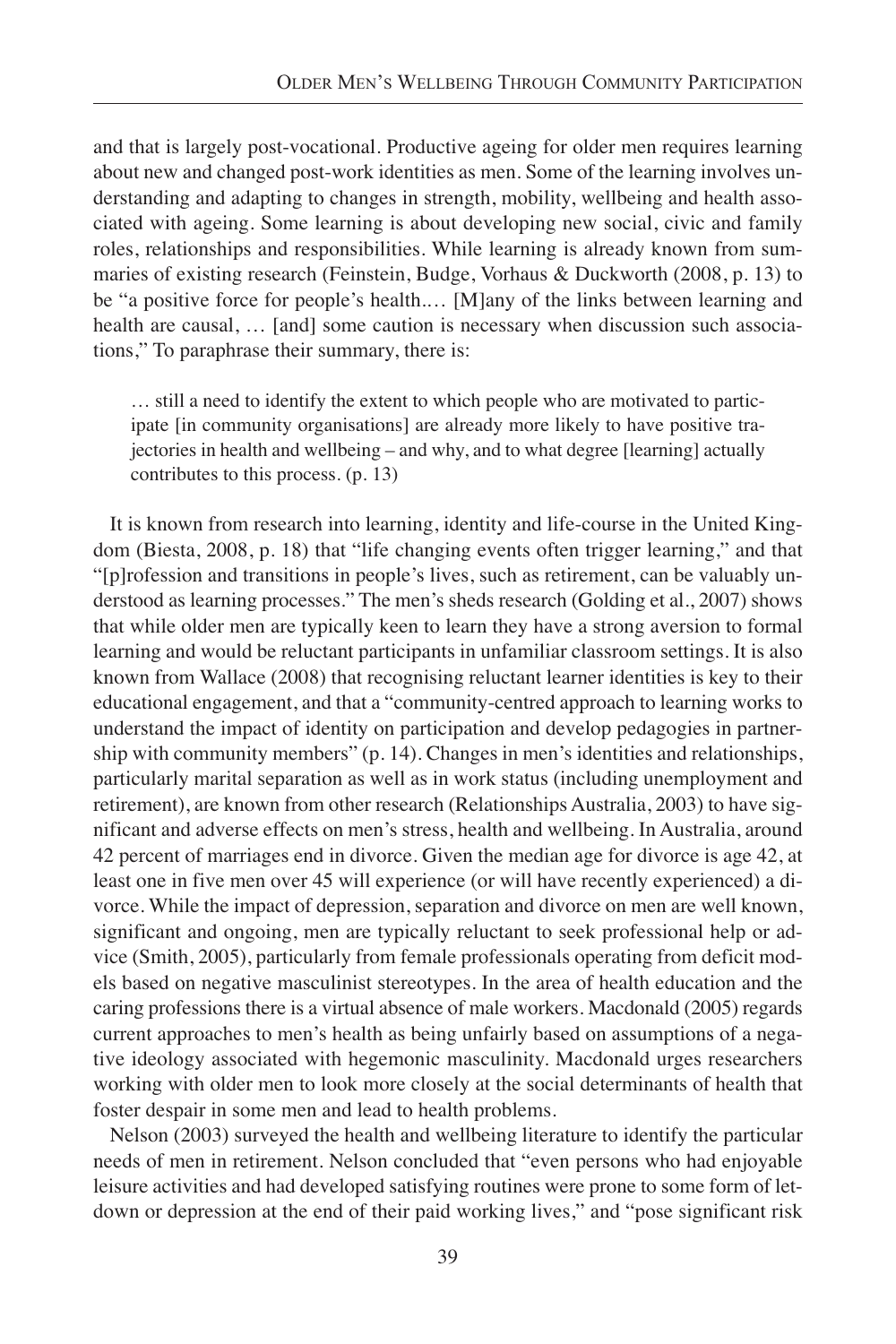of depression and potential suicide" (Nelson, p. 2). Pease (2002) reviewed other literature about the stresses associated with older men's retirement and concluded that: "The loss of colleagues and social support, the loss of opportunities to feel competitive and independent, and loss of income are all seen to threaten a man's sense of masculinity" (p. 136). A significant minority  $(16%)$  of older men in the NSA (2009) study were returned servicemen. Ninety-six percent of 355,000 Australian war veterans in 2001 were aged over 55 years. Vietnam veterans, who also comprised one in five participants in the Australian men's shed study (Golding et al., 2007), are known to be particularly prone to ongoing physical as well a psychological health issues (Nelson, p. 2) that can include "depression, flash backs, hyperalertness, sleep disturbances [and] guilt."

There is evidence from all types of community organisations in the NSA (2009) study of the importance to older men of having an identity and social networks beyond home. Golding and Harvey (2006) also showed that men's sheds participants in the state of Victoria were typically older males without a current work-based identity and/or in the process of one or more difficult transitions: in terms of work or retirement; relationships with partner, children or family, health, psycho-social or financial status. There is evidence from studies of retired husband syndrome that some retired men create crises for their wives by being "on their patch" at home, "particularly in the kitchen" (Pease, 2002, p. 136). Gradman (1994, p. 106) encapsulated the syndrome in a quote from one retired man's partner: "I married him for better or worse, but not for lunch." This phenomenon is generally referred to as "underfoot syndrome," where a husband/wife "smothers" a partner by interfering in household routines. As Price (2005) pointed out, the loss of work, whether it be through retirement, unemployment or under-employment, can lead to feelings of depression, a sense of having no purpose, and a loss of identity for either spouse, highlighting the need for retired couples to have opportunities for separate personal space at regular times, including individual hobbies. The interview data generated by and presented in the NSA (2009) research identified underfoot syndrome as a contributing "push factor" for many partnered men not in the paid workforce who participated in all types of community organisations. Men's sheds, sporting organisations and voluntary fire and emergency services organisations in particular have the capacity to create new, important and attractive opportunities for "getting out of the house" and socialising with other older men.

## **CONCLUSIONS**

The research identifies the significant salutogenic or health-giving effects of community participation for older men. The main limitation of this research is that on average only around one in five Australian adults currently participate in voluntary organisations or groups in Australia (AIHW, 2010, p. 8). It is nevertheless possible to extrapolate and surmise in relation to the 80 percent adults who are *not* participating in such organisations. If older men are not in work, have one or more of limited postschool education backgrounds, no access to the internet, are living alone, have an aver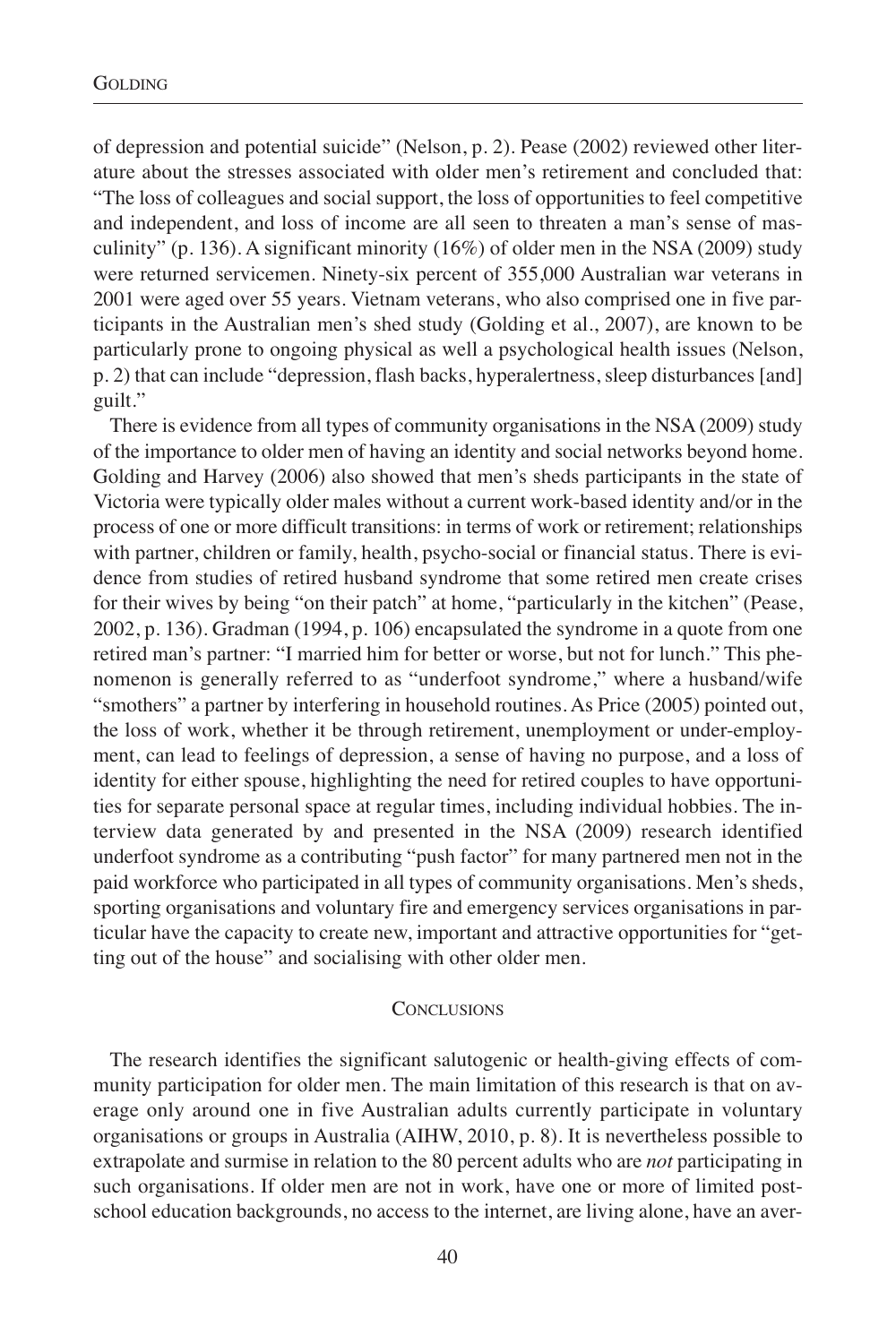sion to learning and/or possess limited literacies, including health literacies, both men and their families are likely to be at elevated risk of social exclusion. For all of these reasons, their health and wellbeing is likely to be impacted through not being regularly connected to the community.

This Australian research into older men's participation in community organisations suggests that the most effective contexts for enhancing health and wellbeing are those that cast older men as co-participants in hands-on, shared group activities in safe and familiar social and community settings. The wellbeing benefits are particularly powerful in community settings where there is an active consideration of the changing needs, wants, interests, identities and aspirations of the men themselves, as they retire and age. Community organisations such as those examined in the NSA (2009) research provide what Oldenberg (1999) describes as "Third Places," in that they provide a great variety of public settings for informal and social public life, aside from work and home. Oldenberg regards these regular, voluntary, safe, informal and happily anticipated and socially binding gatherings as the bedrock of community life in modern urban societies. Men's sheds are especially powerful, productive and inclusive Third Places for older men.

It is concluded that the decline in men's wellbeing, though partly related to the physical effects of ageing, appeared in many cases in the NSA (2009) research, to be associated with changes in men's identities. The particular value of involvement in community-based organizations before formal retirement age (and particularly before involuntary separation from the workforce) was the early and pre-emptive bridge that this regular involvement built between men's work and non-work identities. Community-based activity, particularly in community men's sheds, allowed men to develop identities independent of paid work. It allowed for opportunities for regular, social interaction and hands-on activity in groups, within organizations and the wider community. The value of this interaction was enhanced for older men when this activity was more than individual and cerebral (knowledge or skills-based). It was particularly powerful, therapeutic and likely to have broader wellbeing benefits when it was physical and social, involved other men and contributed to the organization and the community. This hands-on activity had particularly strong wellbeing benefits, whether it be via sport, fire and emergency service volunteering, gardening or "doing stuff" in sheds, because it created, maintained and strengthened men's post work lives and identities through communities of men's practice. In this sense, it allowed men to be "blokes" together in ways that was positive and therapeutic rather than negative or hegemonic.

Finally and importantly, this paper provides new data on men's participation through Australian community organisations that broadens an understanding of the known health and wellbeing benefits of community-based men's sheds. The new data help to explain why men's sheds in community settings are particularly effective for many older men not in paid work, because of retirement, unemployment or a disability. In summary, it is because they "tick many of the boxes" in terms of the determinants of health for men beyond paid work, without patronising them as clients, students, customers or patients and allowing them to be blokes. Community men's sheds are iden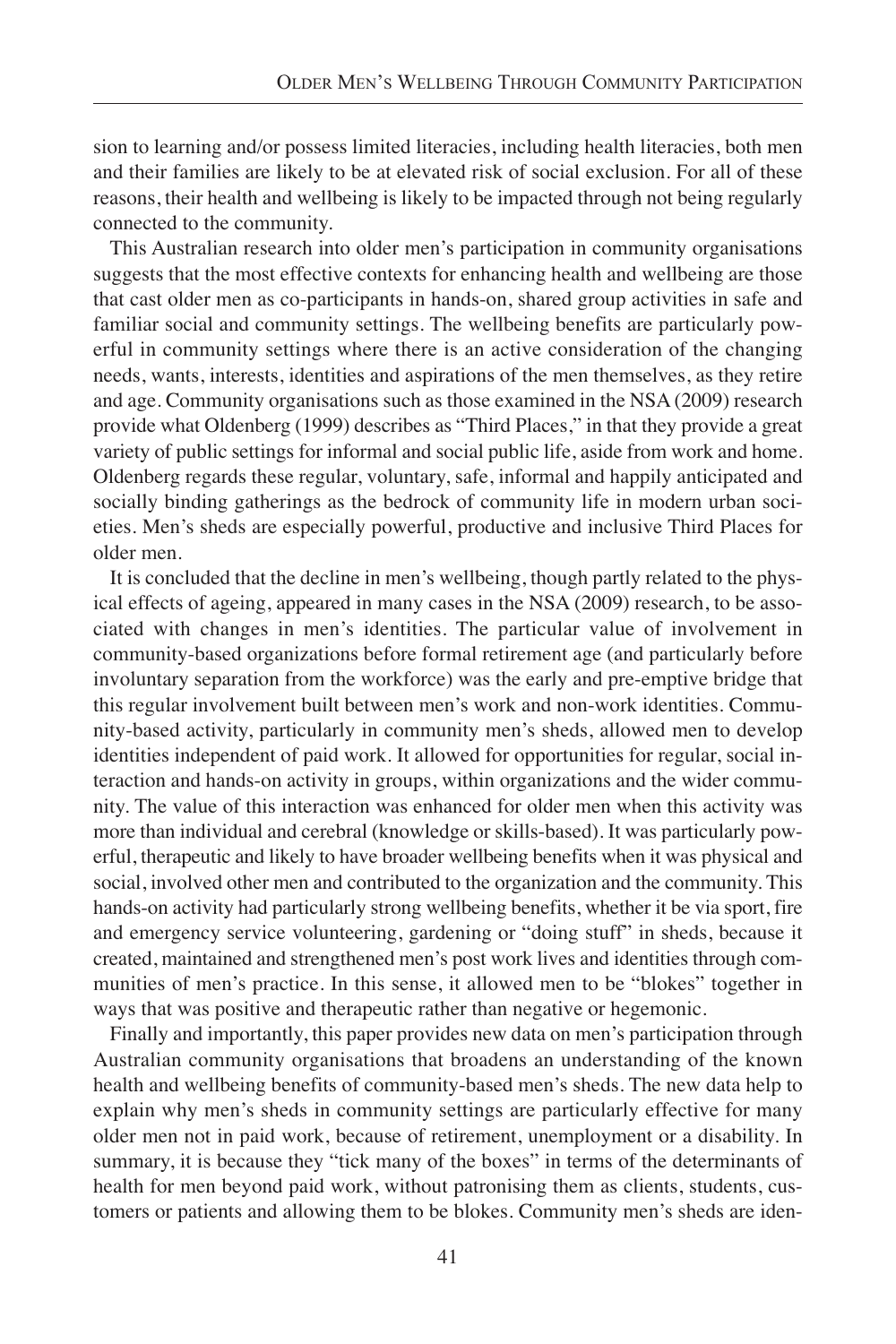tified as an innovative, powerful and positive social intervention, particularly for men struggling with changes in their working, social and personal lives as they age. The research confirms the critical value of community-based involvement to older men's health, wellbeing, identities, social enjoyment and ongoing learning, as well to the community.

#### **REFERENCES**

- ACSF. (2008). *Australian core skills framework*. Canberra: Department of Education, Employment and Workplace Training.
- AMP. (2009, July). *Healthy, wealthy and wise? The relationship between health, employment and earnings in Australia*. AMP NATSEM Income and Wealth Report 23. Canberra: University of Canberra.
- ARIA. (1999). *Measuring remoteness: Accessibility/Remoteness Index of Australia (ARIA).* Occasional Papers. New Series No. 6. Adelaide: University of Adelaide.
- Australian Bureau of Statistics (ABS). (2007). *Voluntary work: Australia survey 2006*. Canberra: ABS.
- Australian Bureau of Statistics (ABS). (2008). *Adult literacy and life skills survey*: *Summary results.* Canberra: ABS.
- Australian Institute of Health and Welfare (AIHW). (2010). *A snapshot of men's health in regional and remote Australia*. Canberra: AIHW.
- Australian Men's Shed Association (AMSA). (2011). http:// www.mensshed.org, accessed May 1, 2011.
- Beattie, B., Whitelaw, N., Metter, M., & Turner, D. (2003). A vision for older adults and health promotion. *American Journal of Health Promotion, 18,* 200-204.
- Biesta, G. (2008). *Learning lives: Learning, identity and agency in the life-course*, Full Research report, ESRC End of Award report, RES-139-25-0111. Swindon: ESRC.
- Council for the Ageing (COTA). (2008). *A strategic policy framework for older men's health*. Melbourne: COTA Victoria.
- Department of Health and Ageing (DHA). (2010). *National male health policy: Building on the strength of Australian males*. Canberra: DHA.
- European Society for Research into the Education of Adults (ESREA). (2009). *Education and learning for older adults*. Munich: ESREA.
- Feinstein. L., Budge, D., Vorhaus, J., & Duckworth, K. (2008). *The social and personal benefits of learning: A summary of key research findings.* Centre for Research on the Benefits of Learning, University of London.
- Field, J. (2009). *Wellbeing and happiness*, *Inquiry into the future of lifelong learning* (IFLL). Thematic Paper 4. Leicester: NIACE.
- Findsen, B. (2005). *Learning later*. Malabar: Krieger Publishing.
- Gelade, S., Catts, R., & Gerber, R. (2003). *Securing success: Good practice in training people aged 45 and over who are disadvantaged in the labour market*. Canberra: Department of Education, Science and Training, Commonwealth of Australia.
- Golding, B. (2009). Older men's lifelong learning: Common threads/sheds. In J. Field, J. Gallagher, & R. Ingram (Eds.), *Researching transitions in lifelong learning* (pp. 65-75). Abingdon: Routledge.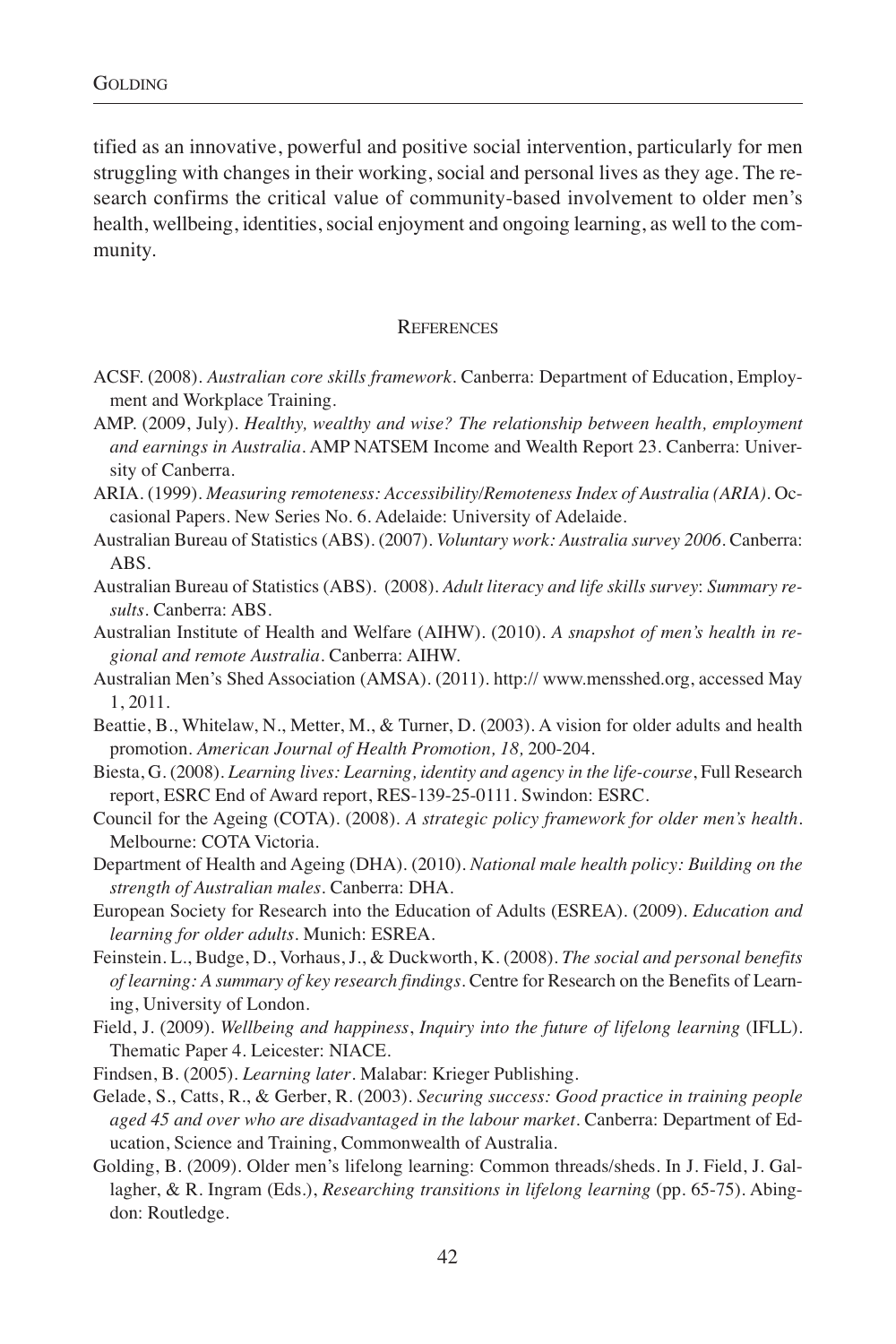- Golding, B. (2010). The big picture on men's (and boy's) learning. *Australian Journal of Adult Learning*, *50*(1), 56-74.
- Golding, B., Brown, M., Foley, A., Harvey, J., & Gleeson, L. (2007). *Men's sheds in Australia: Learning through community contexts*. Adelaide: National Centre for Vocational Education Research. Accessed 14 November, 2007, at http://www.ncver.edu.au/publications/1780.html.
- Golding, B., Foley, A., Brown, M., & Harvey, J. (2009). *Senior men's learning and wellbeing through community participation in Australia,* Report to National Seniors Productive Ageing Centre, Ballarat: University of Ballarat.
- Golding, B., & Harvey, J, (2006). *Final report on a survey of men's sheds participants in Victoria*. Melbourne: Report to Adult, Community & Further Education (ACFE) Board.
- Golding B., Harvey J., & Echter, A. (2004). *Men's learning through ACE and community involvement in small rural towns: Results of a Victorian survey*. Report to Adult, Community and Further Education Board. Melbourne: Victoria.
- Gradman, T. (1994). Masculine identity: From work to retirement. In E. Thompson (Ed.), *Older men's lives* (pp. 104-121). Thousand Oaks: Sage.
- Grosjean, G., Pither, S., Kube, A., & Macleay, S. (2009). "Well if the government won't do it, we bloody well will!" In J. Field, J. Gallacher, & R. Ingram (Eds.), *Researching transitions in lifelong learning* (pp. 212-214). Abingdon: Routledge.
- Intergenerational Report. (2002). *Intergenerational report*. Australian Treasury, Budget Paper No. 5. Canberra.
- Jarvis, P. (2001). *Learning later in life*. Athens: Department of Adult Education, University of Georgia.
- Jenkins, A. (2009). *Mental health and wellbeing in older adults*, *Inquiry into the future of lifelong learning* (IFFL), Public Value Paper 5. Leicester: NIACE.
- Kearns, P. (2006). *Equity in adult learning: Integrating social justice and economic success*. Paper to Adult Learning Australia. Canberra.
- Lattimore, R. (2007). *Men not at work: An analysis of men outside of the labour force*. Canberra: Productivity Commission Staff Working Paper.
- Lave, J., & Wenger, E. (1991). *Situated learning: Legitimate peripheral participation*. Cambridge: Cambridge University Press.
- Matrix. (2009). Matrix Knowledge Group. *Lifelong learning and wellbeing: An analysis of the relationship between adult learning and subjective wellbeing*. Inquiry into the Future of Lifelong Learning (IFFL), Public Value Paper 3. Leicester: NIACE.
- Macdonald, J. (2005). The tip of the iceberg, Keynote Presentation to Australian Men's Health Conference. October, Melbourne.
- McGivney, V. (1999a). *Excluded men: Men who are missing from education and training*. Leicester: NIACE.
- McGivney, V. (1999b). *Informal learning: A trigger for change and development*. Leicester: NIACE.
- McGivney, V. (2004). *Men earn, women learn: bridging the gender divide in education and training*. Leicester: NIACE.
- Nelson, B. (2003). The men's shed concept: Mateship and meaningful community contribution: a program partnership promoting sound mental health of retired men. Paper to NSW Elderly Suicide Prevention Network 3rd State Conference. 7 November.
- National Seniors Productive Ageing Centre (NSPAC). (2005-2007). *Research Bulletin*, Volumes 1-3. Canberra: NSPAC.
- Oldenberg, R. (1999). *The Great, Good Place: Cafes, coffee shops, bookstores, hair salons and other hangouts at the heart of a community*. New York: Marlowe & Company.